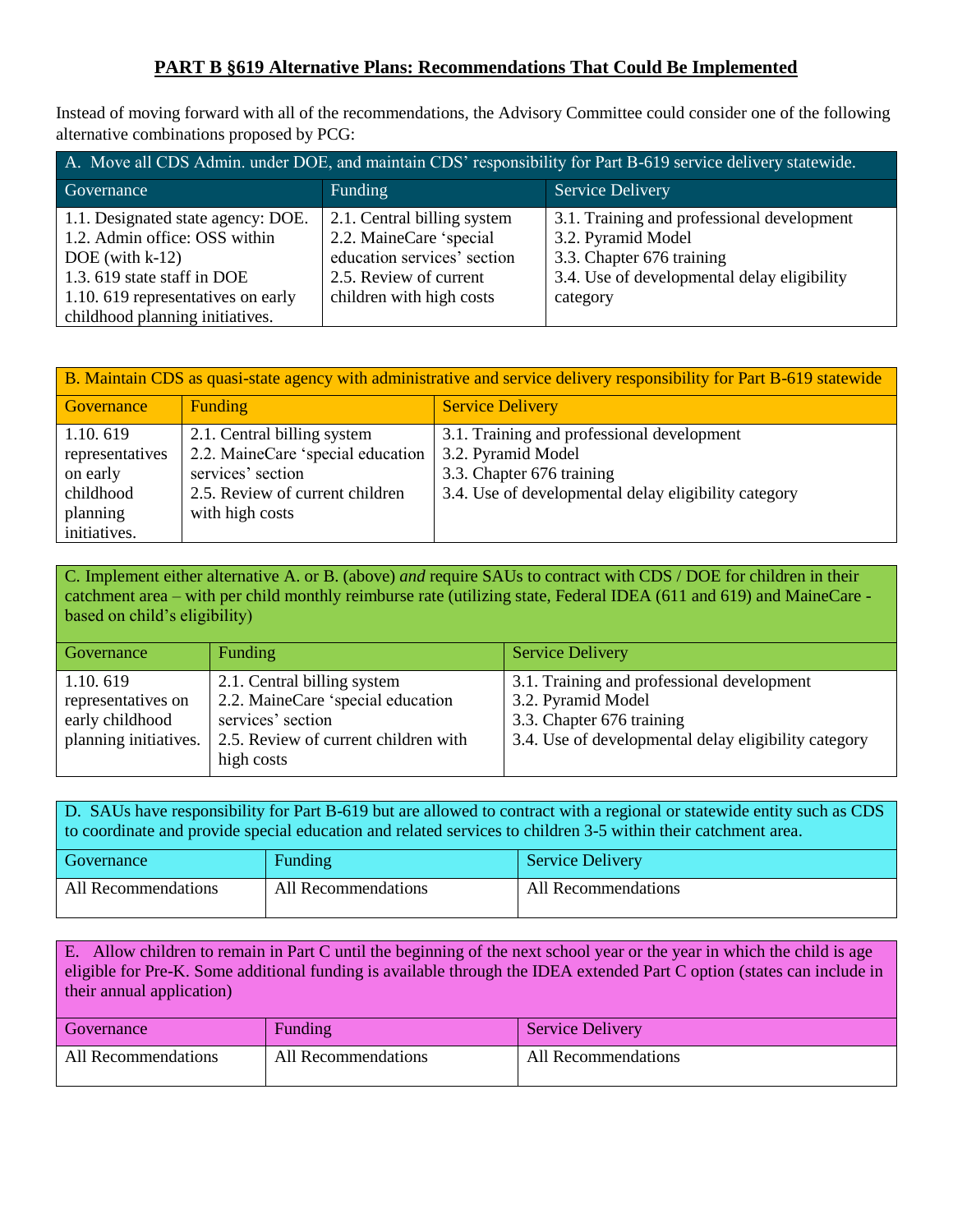### **Early Childhood Special Education (619) Recommendations**

PCG recommends that all of the following changes be made in the interrelated areas of 1) governance and administration 2) funding and 3) service delivery of IDEA Part C early intervention services to children birth to 3 with developmental delays and disabilities. These recommendations are made based on PCG's evaluation of qualitative data collected from stakeholder feedback, review of program and cost data, interviews conducted with peer states, review of national literature and evidence-based practices and models and PCG's subject matter expertise.

Not all the recommendations require statute or policy changes, and the Phase II Implementation Report will provide more details on the steps Maine can take to successfully implement these changes.

PCG has provided a matrix (*Table 31* below) of alternative changes that could be made should the State decide not to follow the comprehensive set of recommendations listed below.

### *1. Governance / Administration:*

PCG recommends:

- 1.1. *Designated state agency:* Designate in state statute the Maine Department of Education (DOE) as the state agency for the administration of Part B-619 services for children with developmental delays and disabilities 3 through 5. PCG recommends a transition period for this change of administration from CDS to DOE, as described in 1.6 below.
- 1.2. *Administrative Office:* Administration of Part B-619 services at the DOE to be within the Office of Special Services, along with K-12 special education services. Regular planning and coordination with staff from the Office of Early Childhood Education is also recommended.
- 1.3. *619 state staff:* Administration of Part B-619 services at the DOE to include a 619 Coordinator and team of early childhood special education specialist staff to assist in the statewide implementation of Part B-619 services by SAUs, including: 1) accountability and monitoring; 2) inclusion support and community systems building; and 3) training and technical assistance.
- 1.4. *Designate SAUs to provide 619 services***:** Designate in state statute SAUs as responsible for the provision of Part B-619 services in accordance with federal and state regulations for all eligible children with developmental delays and disabilities ages 3 through 5 in their catchment area.
- 1.5. *Revise state regulations:* Revise the current Maine Unified Special Education Regulation (MUSER) to include the new administrative structure, including the provision of Part B-619 services by SAUs.
- 1.6. *Transition Period:* Establish a transition period of 3 full school / fiscal years (e.g. if legislation was passed in March 2021 – the transition period would be July 01, 2021 – June 30, 2024), providing support and direct funding options for 'early adopter' SAUs to provide IDEA 619 services to children 3-5 after 2 years.
- 1.7. *State-level transition leadership team:* Establish a state-level transition leadership team to work during the transition period to address identified state-level funding, facility, statute and policy changes, workforce and training and professional development, technical assistance. The state-level transition leadership team be assigned complete 'ECTA Systems Framework' IDEA Part B 619 self-assessment, including the governance, accountability & quality improvement and finance sections and using the results during the transition period as part of the implementation planning.
- 1.8. *SAU Transition planning:* Support all SAUs to develop a preschool special education transition plan in year 1 through a team process to include parents and community partners. Each transition plan to address: number of children 3-5 with disabilities projected to be served; their current placements; projected placements; community partner agreements with Head start and child care; opportunities to expand Pre-K; any needed space / facility needs; personnel needed (hiring / contracts); identification of technical assistance needs for topics such as, recommended practices for serving young children, early childhood outcomes, reporting required data and the use of the fiscal toolkit to address opportunities to braid funding.
- 1.9. *Inclusive early childhood education guidance document:* Develop state guidance document for SAUs and community early childhood providers regarding the implementation of inclusive early childhood services (drawing on national and other state documents).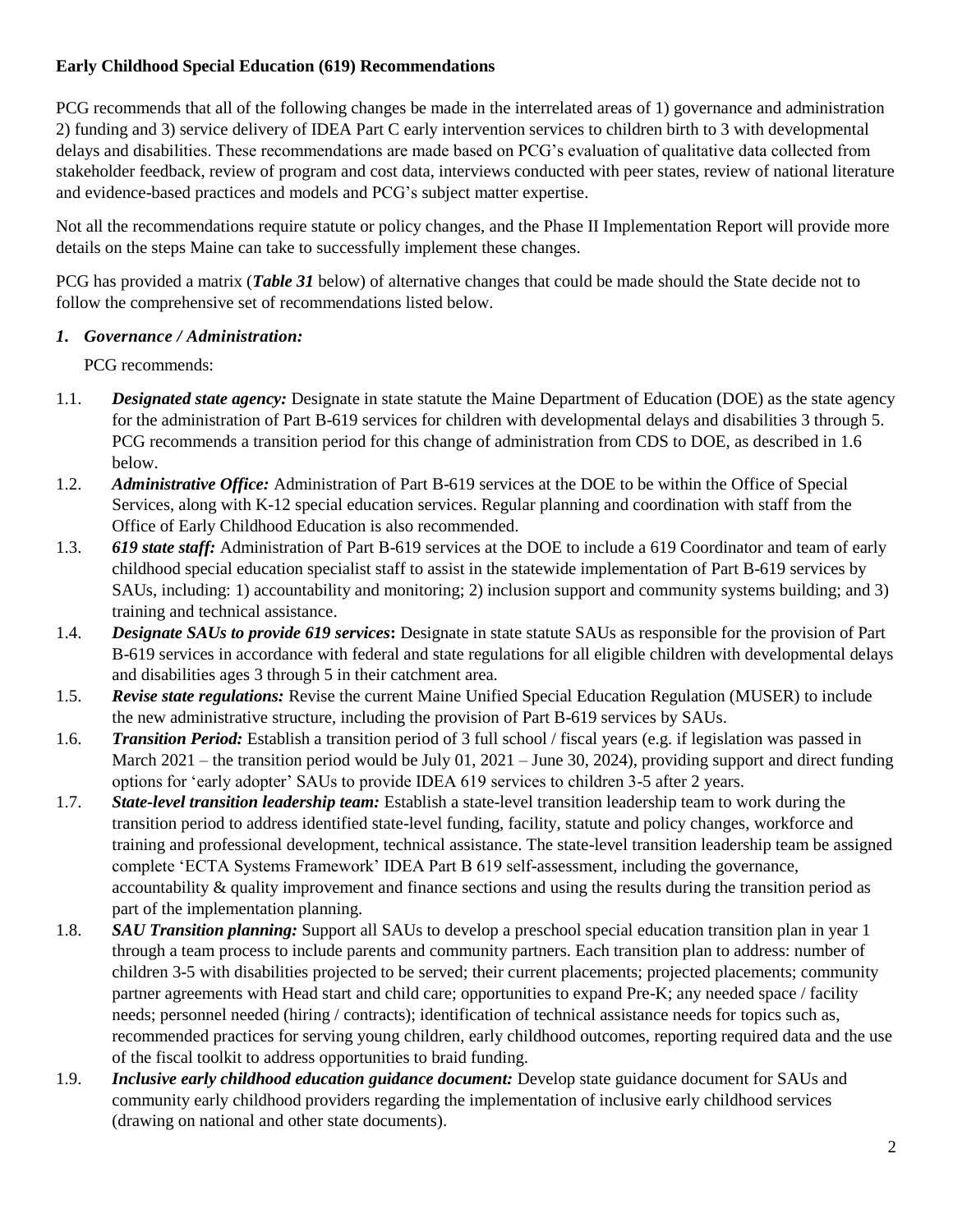1.10. *619 representation:* Ensure IDEA Part B-619 representation on the state IDEA panel, Children's Cabinet and other early childhood planning initiatives.

## *2. Funding:*

PCG recommends that Maine:

2.1. *Central billing system:* Develop a central billing system to process claims to MaineCare that maximizes revenue through automation and reduction in administrative burden on SAUs. Delivered services data (e.g. <number of minutes> of <service> provided on <date> to <child> at <location> by <therapist name> <therapist number>) from SAUs and any contracted providers would be collected through a central web-based electronic data system. The data is then converted and processed into claims by either state employees or through a billing agent. SAUs and contracted providers would receive payment directly from MaineCare.

Note: PCG also recommends that Maine consider a central claiming for K-12 special education that has the potential to generate significant review statement, due the current reluctance of many SAUs to process claims to MaineCare, citing the administrative burden and fear of audit paybacks. PCG was also informed of a current disincentive to MaineCare claiming in the EPS funding formula as a result of special education staff costs being reimbursed retrospectively.

- 2.2. *MaineCare 'special education services' section:* Continue working with MaineCare to develop a new 'special education services' section of the MaineCare Benefits Manual that includes clear service definitions, billing codes, modifiers and rates for all special education and related services reimbursable services. These can be used within the central billing system to ensure that billing documentation and claiming processes meet MaineCare requirements and prevent audit exceptions. This will also ensure clear and consistent use of modifiers which is necessary for the accurate calculation of the state match (seed) associated with IEP authorized education services.
- 2.3. *Rate Study:* Work with MaineCare to conduct a rate study to determine the costs of providing reimbursable special education and related services.
- 2.4. *Funding of 619 services:* Fund 619 preschool special education services though SAUs utilizing either:
	- 2.4.1. EPS special education funding formula by SAUs with use of the \$30 million state appropriation currently received by CDS to offset the local cost (no more than 50% local cost for special education). SAUs would also receive MaineCare; IDEA 611 and IDEA 619 funds and can utilize inclusive Pre-K, Head Start and child care placements.
	- 2.4.2. Per child allocation to SAUs utilizing the current \$30 million state appropriation currently received by CDS. SAUs would also receive MaineCare; IDEA 611 and IDEA 619 funds and can utilize inclusive Pre-K, Head Start and child care placements.
- 2.5. *Review of current children with high costs:* Conduct a review of the current children with high annual cost to determine the appropriateness of the intensity of services they are receiving and determine whether they could be served in a less restrictive environment. Currently, 785 children aged 3-5 eligible for IDEA Part B-619 have annual costs over \$20,000.
- 2.6. *Fiscal toolkit:* Develop a fiscal toolkit for SAUs to look at how to braid funding streams and maximize partnerships with other early childhood providers (Head Start, child care, Pre-K) and contracted providers to effectively serve preschool children with disabilities under IDEA Part B-619.

# *3. Service Delivery:*

PCG recommends that Maine:

3.1. *Training and professional development:* Develop training and other professional development opportunities (webinars, online asynchronous course) on inclusion of children with disabilities in early childhood education for a variety of audiences, including school administrators and boards; teachers and other instructional staff; parents and community partners. Training and professional development to include development of IEPs including the